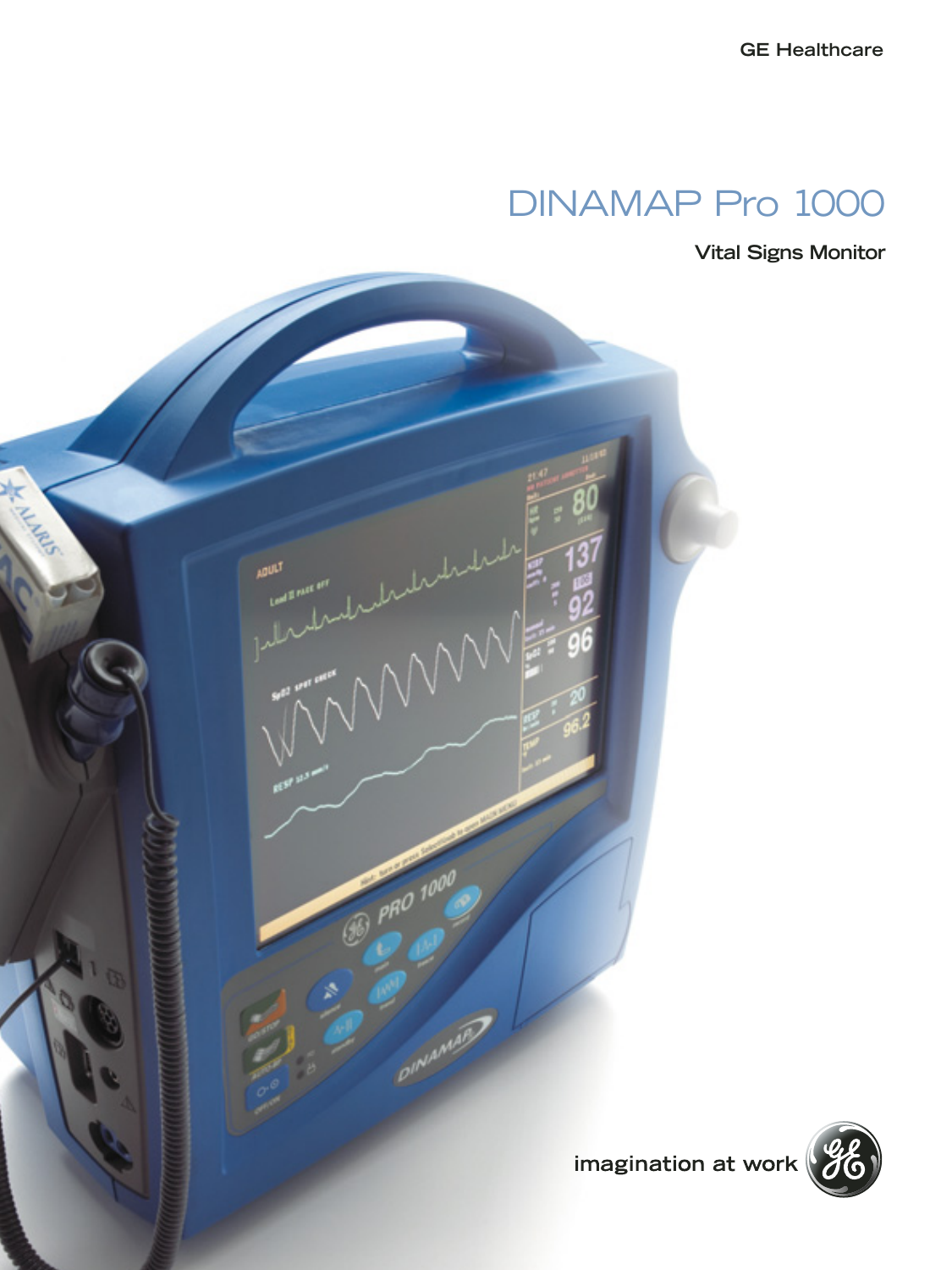

## The simple solution to accurate monitoring.

The DINAMAP® Pro 1000 monitor gives you core vital signs with 3-lead ECG and respirations in one simple yet comprehensive system. It is flexible for use throughout the hospital, from the ER to the GI lab, and is portable for transport wherever you need it.

The DINAMAP Pro 1000 has an easy-to-use design with an intuitive menu structure. Configurable features like spot SpO<sub>2</sub> enhance productivity and reduce time spent learning new technology.

Like all GE monitors, the DINAMAP Pro 1000 incorporates gold standard parameters to provide the most accurate and reliable vital signs readings. Its durable design ensures reliability so it is ready for use where you need it, when you need it.

And its easy connection to the Unity Network® lets you seamlessly maintain patient records throughout the enterprise, saving you time and allowing you to make faster, more appropriate care decisions.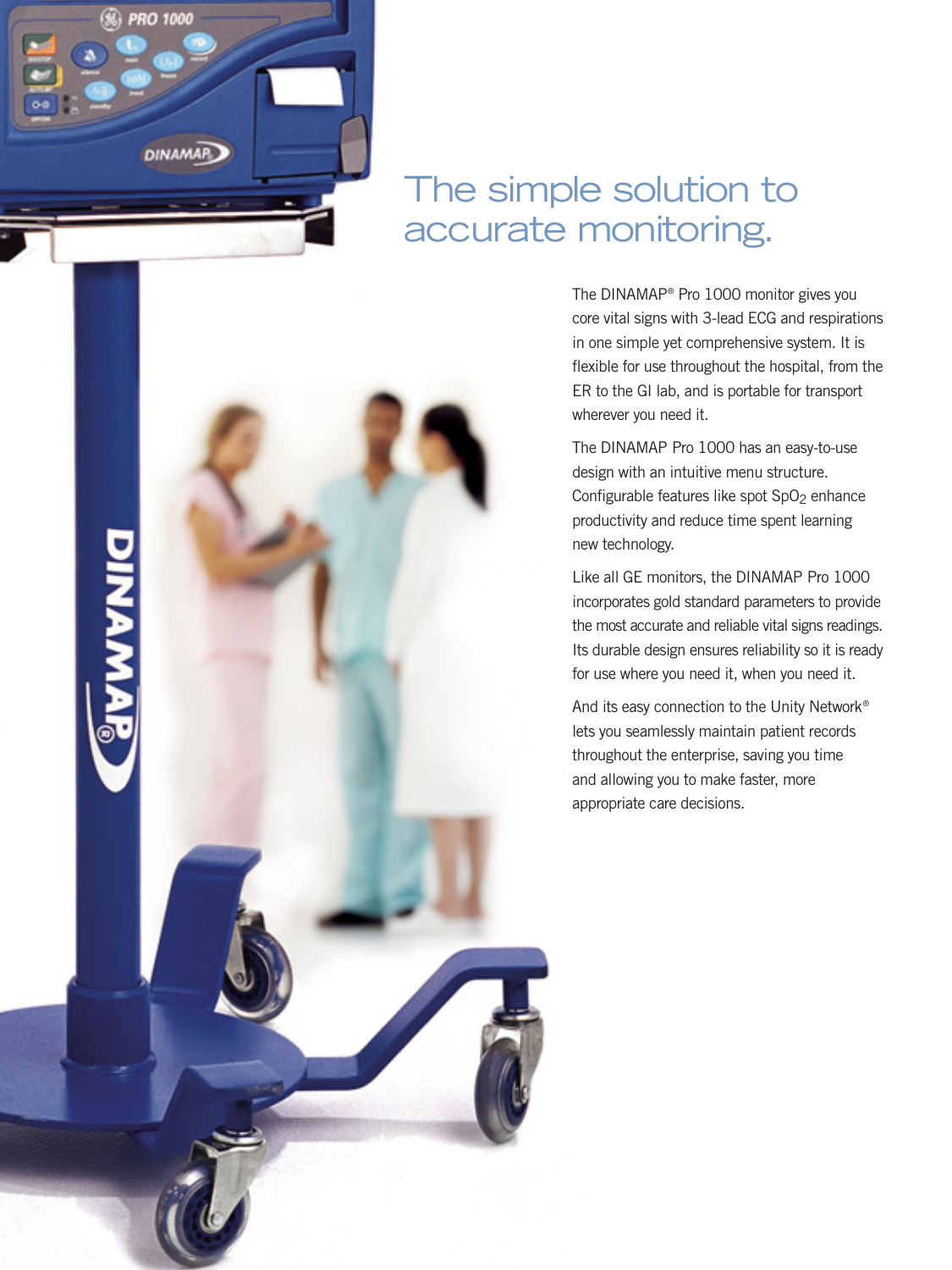## It works the way you do.

The DINAMAP Pro 1000 has an intuitive design that makes it easy to use throughout the hospital. Its configurable features include custom autocycles that automatically change the BP determination interval according to a user-defined program. And DINAMAP ASAP is not only fast, but adjusts inflation pressures for improved patient comfort and accurate results.

#### **NIBP Performance Improvements**

SpO2 spot check not only provides simple, fast, and accurate oxygen saturation, but also includes alarm technology that automatically returns the unit to "ready" status at the touch



Our latest DINAMAP ASAP algorithm reflects reductions in determination time and accuracy.

of a button when doing routine spot checks. With your choice of SpO<sub>2</sub> technologies, the DINAMAP Pro 1000 enhances accuracy even in the most difficult patient situations, such as motion and low peripheral perfusion.

The DINAMAP Pro 1000 even helps prevent the loss of critical patient data by retaining information from one previous patient. And the standby key eliminates nuisance alarms and allows you to resume monitoring at a simple key press.

The large 10.4" color screen displays patient information on easy-to-see, customizable screens. Graphical and tabular trending speed retrieval of data, while the familiar Trim Knob® enhances menu access. Three simple default tables give you the information you need, when you need it so you can make the best patient care decisions.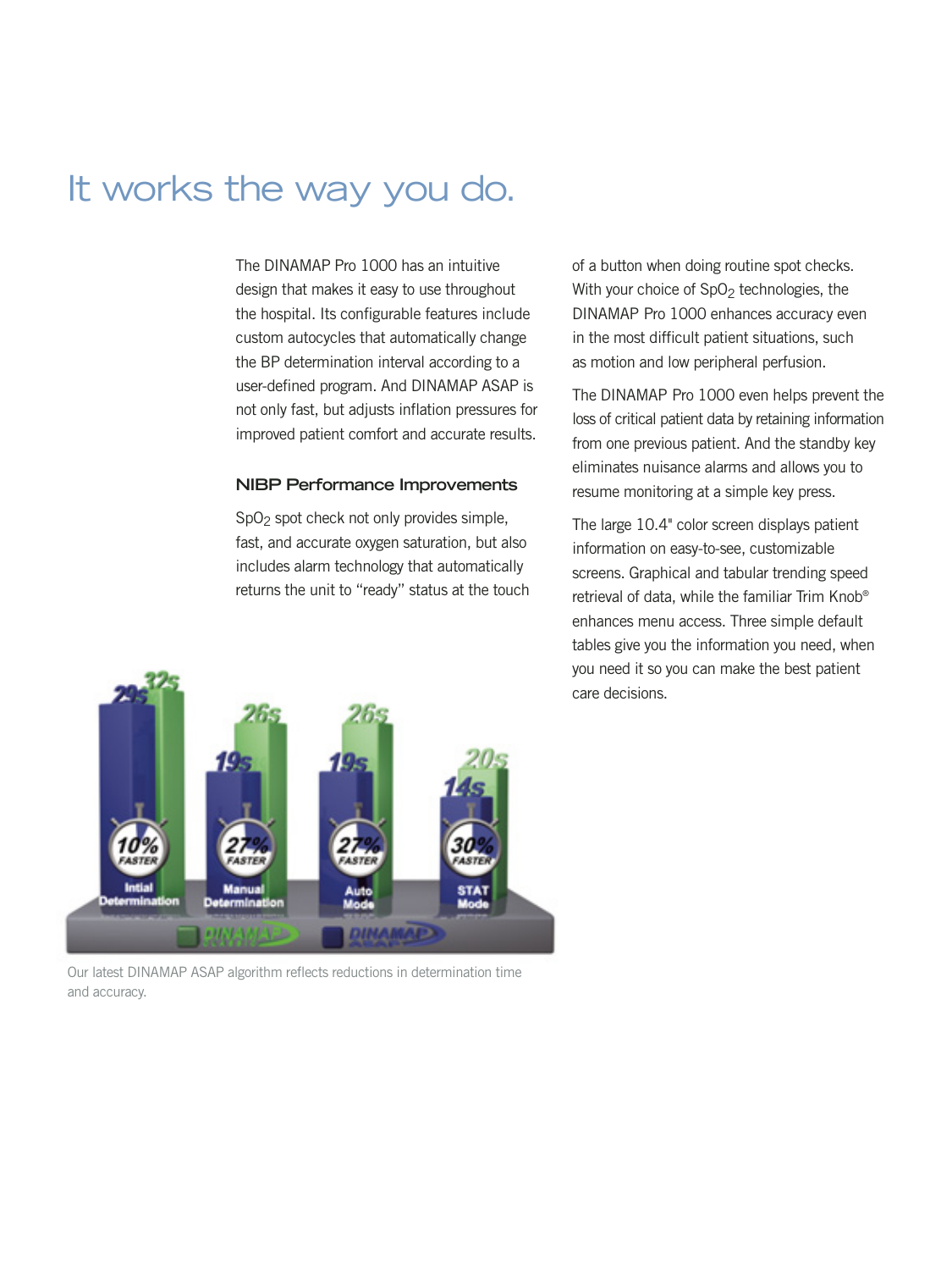

# Gold standards at market prices.

With the DINAMAP Pro 1000, you get unparalleled cardiac monitoring including gold standard parameters that provide reliable, accurate data so you can make the best care decisions faster:

- Legendary Marquette® ECG with EK-Pro™ and respirations offering comfort that lethal arrhythmias will be brought to your attention
- DINAMAP ASAP technology for accurate and reliable non-invasive BP monitoring
- Your choice of  $SpO<sub>2</sub>$  solutions the industry leading Masimo® SET® (Gold Standard) or Nellcor OxiMax™
- Optional IVAC® Turbo
- Temp™ for temperature in seconds

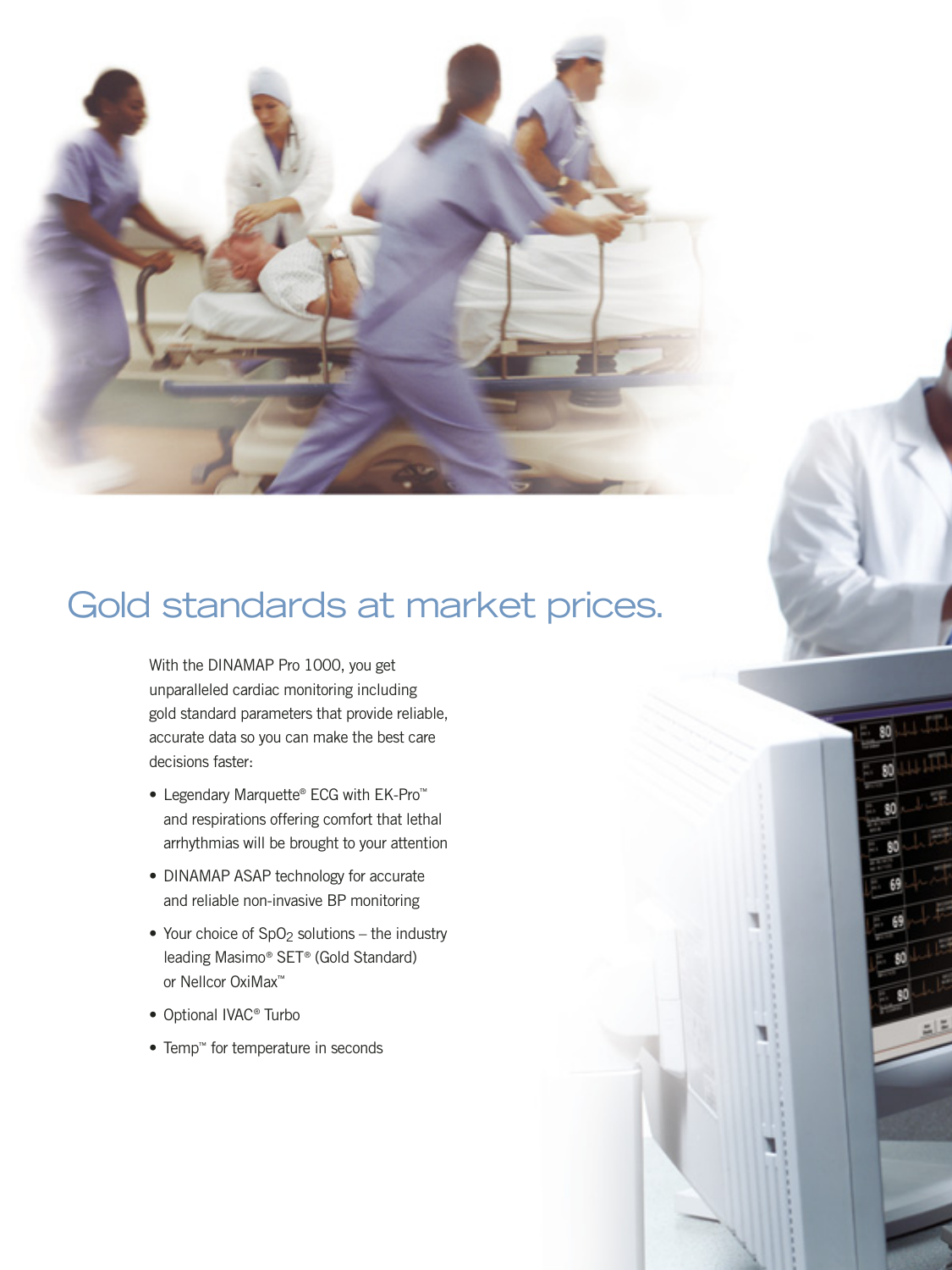## Easy connection to critical information.

The DINAMAP Pro 1000 quickly connects to the Unity Network with an easily-installed communications module. This connection allows caregivers to view DINAMAP Pro 1000 patient data on any network-connected workstation or device anywhere within or beyond the enterprise.

The compact communications module fully integrates into the back of the DINAMAP Pro 1000 monitor, providing one serial port and one Ethernet port for connecting to the Unity

Network. This simple device offers a cost effective solution for accessing DINAMAP Pro 1000 patient data at the central station, via the StatView™ alarm notification system, and on other GE monitoring products across the enterprise.

The Unity Network supports both wired and wireless viewing devices to ensure that life-critical data such as waveforms and monitor alarms are consistently, safely and securely delivered to caregivers wherever they are.